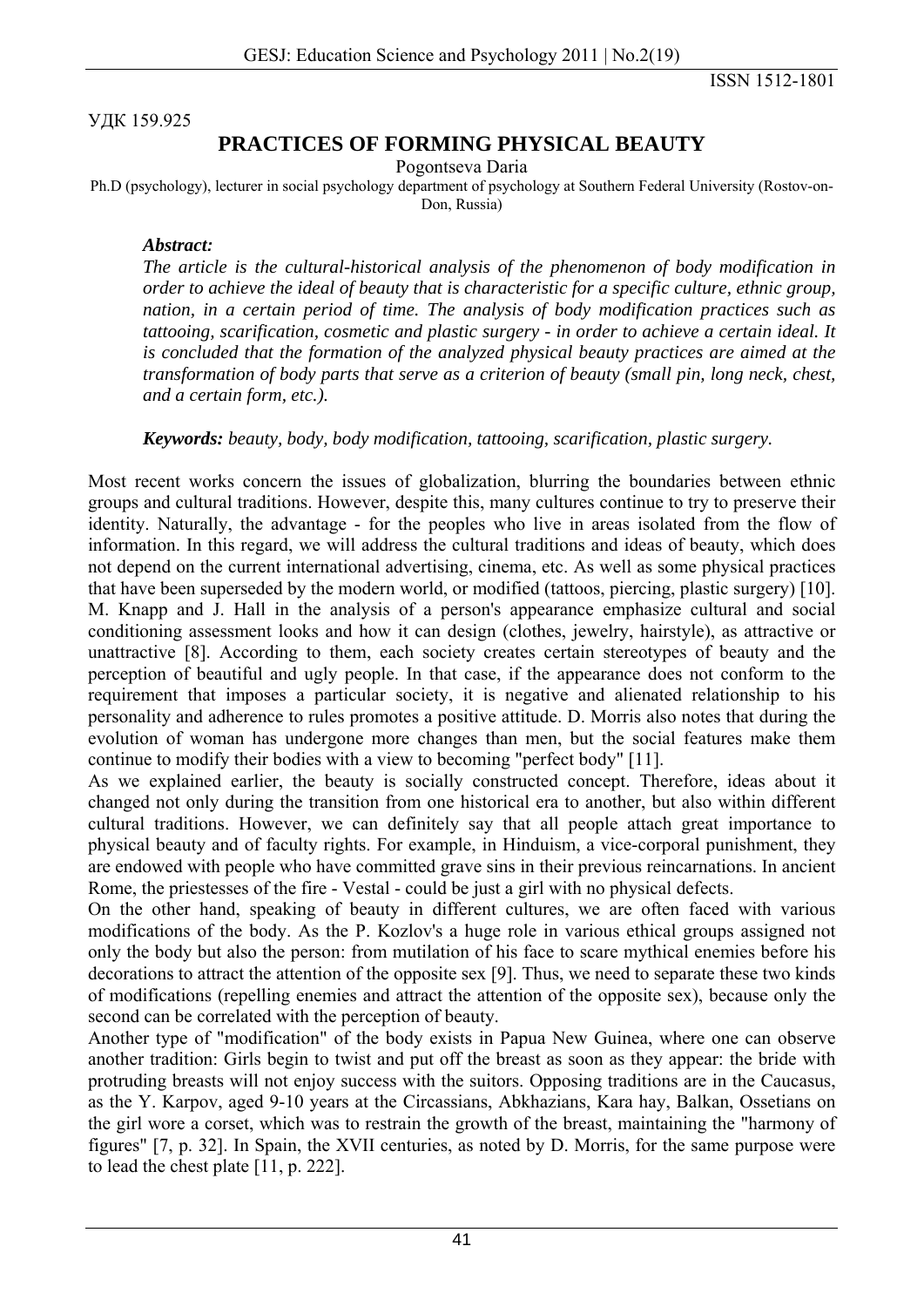Standards of beauty evolved over centuries and were born in the remote Stone Age, when the first fusionists accidentally pulled his ear lobe, or imitating an animal totem, the lower teeth knocked out (to become like a bull), and then became the model for many generations. Strange, from the standpoint of a European appearance - pride of women in remote corners of the globe. Thus, women of Borneo in Malaysia, as well as in Brazil, Cambodia, and some tribes in Africa, from an early age begin to delay the earlobes, suspending them special brass weights. Gradually increase the weight to three kilograms, and in the heyday of female attractiveness earlobes reach the desired length - up to the shoulders, the girls who have very short lobes can't be considered beautiful, because it has a "pig ears" [11, C. 67]. In Africa as in Asia, the fair sex is not only stretched earlobes, Kenya Masai women pierce their ears around a lot of holes into which are inserted rods, wires bizarre shapes and bright beads. The impression is that in their ears grow unusual shrubs. Perhaps this artificial vegetation designed to partly compensate for the absence of hair on her head - bald shaved Kenyan their heads. Residents of Papua New Guinea also did not attach special importance to hair. The head is surmounted by a huge Papuan construction of feathers, with a brightness that can compete just coloring her face. However, the undisputed leader on the stretch of certain body parts - a woman of the tribe padaung (Burma), dubbed the women - giraffes. Copper rings, whose number grows each year, pulling the neck of their owners up to 40 centimeters [4]. Perhaps earlier defend the metal neck of the tiger woman who could throw at her when she worked in the field or so once punished women who changed their husbands. But today a copper necklace symbolizes wealth and serves as a decoration.

D. Blom describes shape modification in Tiwanaku society (South America, southern Andes from ca. AD 500–1100). In summary of her archeological work, author sum that, a distinct pattern exists in cranial modification styles within Tiwanaku society. Within the Moquegua valley and the Chen Chen site, all individuals display front-occipital cranial modification. Quite distinct from this pattern, individuals from Lukurmata and the Katari valley almost exclusively modified heads to reflect the annular style. Residents of Lukurmata and Chen Chen (and their surrounding sites) were differentially altering their head shapes into distinct and separate styles. In both these valleys, there is little change over time indicating that the use of these styles in each region was an enduring custom [1].

In Tino tribe, which lives north of the Amazon in Brazil, as noted by J. Myers [12], recognized as the most attractive women, with narrow, very long faces. Therefore, the mother of his daughters face squeeze wooden slats that their girls do not have to age and chubby chubby. The most important decoration of the Fulani women in Africa is considered a high forehead. So beautiful fulanskie remove eyelashes and eyebrows - it creates the illusion of a high forehead. Perhaps the most modest in terms of passion for jewelry, can be called pygmies. These very small (average 1.3 m) women of our planet, living in the forests of Central Africa, only on major holidays put a wreath on his head from the leaves.

Completely different behavior can be observed in the island of Nunivak Island Eskimos (Alaska), who repeatedly pierces their lower lip, without using any painkillers. Then they insert into the holes of the beads of ivory, and hold them until then, until a fringe that resembles a beard. But perhaps the most original differ Ethiopian girls from the tribes of Burma and Muzzy, adorn their lips with clay wheels. The lower lip is pierced, the hole in the implanted disc, the size of which soon becomes more and more. The value of the disk indicates the number of cattle her family expects to receive for it as a ransom [12]. Some peoples of the Sudan, Japan and lips tattooed, and the Filipino tribes in lipstick red and blue color with various plants [11].

The ritual painting faces exist in different tribes and peoples, so that women of Uganda used as a dye and the bark of fruit trees and colorful clay. At the same time drawing in a mature woman necessarily different from the one that adorns young person. The coloring of the body representatives of the tribe of the Yanomami Amazonian jungle - a kind of autobiography. Picture tells the story of a girl, her mood, and even hobbies. These patterns are replaced by their owners of clothing; they are plotted with vegetable dyes, and after a few baths washed. Among the more "long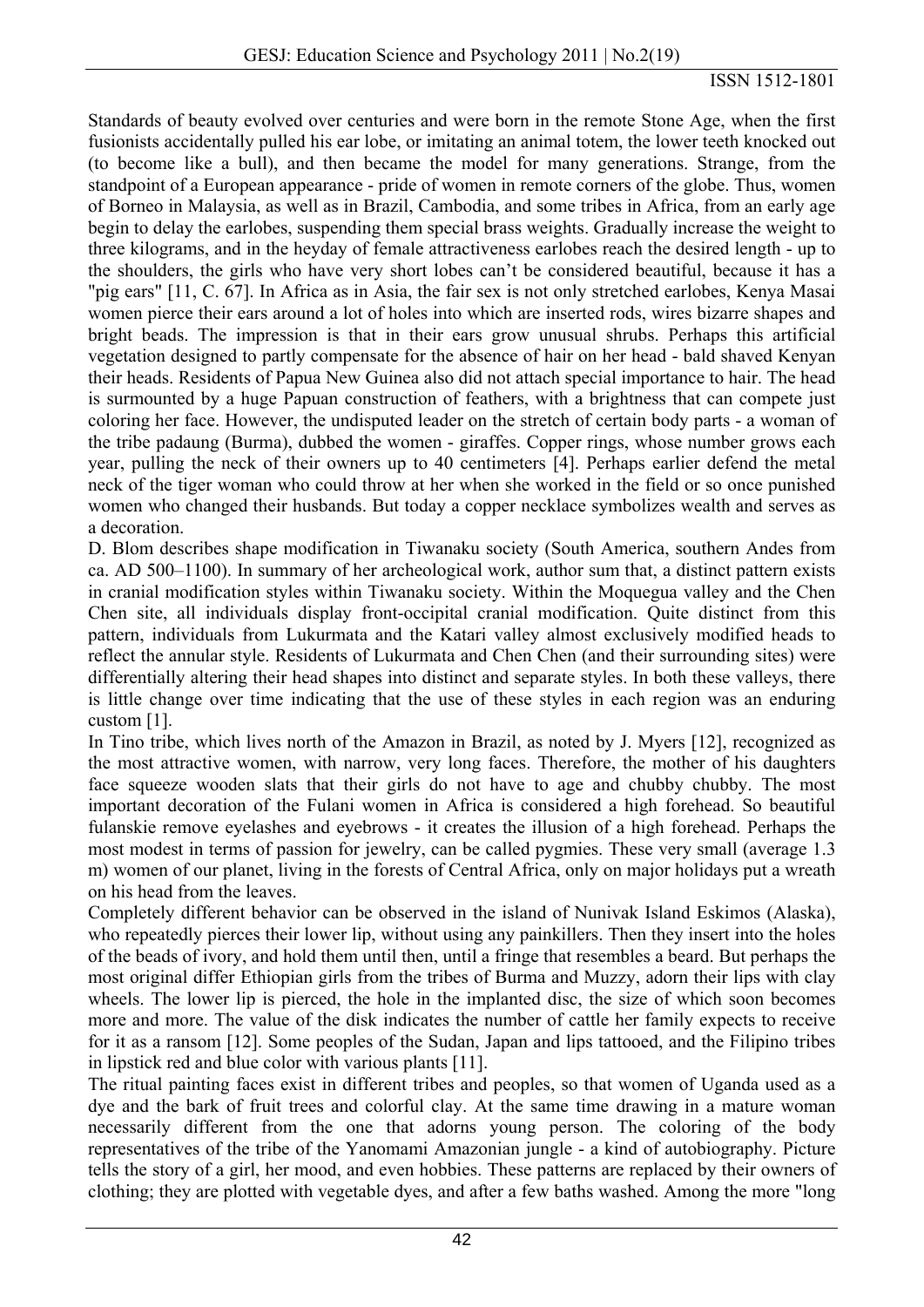term" jewelry shaped growths can be attributed to the bodies of women of the tribe Karamodzhongov (the border of Sudan and Uganda). Body and facial skin in certain places incision with iron hooks, and then sprinkled the ashes over a month to wound did not heal. As a result, the body of a girl appearing growths, adding to her attractiveness in the eyes of local men [16, p. 91].

However, except for temporary drawings, in some nations and distributed to tattoo and scarification. The custom of tattooing is widespread among Moroccan: they cover a dense network of patterns hands and feet. Women in India people believe byte tattoo powerful aphrodisiac and an important component of a love game.

As noted by some researchers [16, p. 87-89], in many tribes and nationalities in Asia, Africa, America and Oceania were the symbol of beauty tattoos, body piercing and scarification, which has been preserved to our days. Unlike the European tradition of modifying the body, so, in African and Asian countries, tattooing, scarification and pirsnig often covers a large part of the body and has the character of "fashion accessory". However, due to the fact that the natural pigments of dark-colored tattoo is less common among the indigenous African population, which is more developed in scarification, which leaves on dark skin lighter picture. We also note that scarification is one of the earliest forms of change in their body to decorate.

A separate parameter that affects the appearance of another assessment, are the teeth. White teeth are unlikely to appreciate the many residents of Central Asia and Melanesia. They are specially chew betel nut, poisonous nuts to make your mouth red and sticky. This custom has a peculiar goal: men are considered "toothless" women are more similar to children and, consequently, more amenable. Married Japanese women also had a habit of blackening the teeth, as noted by Dr. Morris, it was thought that haggard (black teeth) makes a woman particularly beautiful. In Southeast Asia, had been circulated saying: "Only dogs, ghosts, and the Europeans, white teeth" [quoted by 11, p. 151]. The custom of blackening their teeth there was a desperate fusionists and Russia. "They - English physician, wrote with. Collins - blacken their teeth with the same intention with which our women wear black flies in the face of the teeth to rot from merkualnyh whites, so they need to make the decoration "[quoted by 15, p. 85]. At the same time in the modern world are a sign of beauty, white teeth.

The inmates of some parts of Angola knock you front teeth and women of the tribe in the Congo Beluga almost completely worn down them. Resident of the Solomon Islands believes that to truly beautify a woman can not for the presence of teeth, and their absence. Therefore, knocking the bride upper incisors is a mandatory part of the wedding ritual. Instead of curling tongs and use a pointed sticks and stone. In turn, the Polynesians felt rage oatcake teeth to the triangular shape, like a shark. Many of the Dayaks, by contrast, cut down the upper and lower teeth to almost half, to as little as possible resemble the beasts of prey [17].

Thus, we can conclude that the modification of the body in different cultures has a double meaning. On the one hand, to decorate, there is no one to meet the standard of beauty, but on the other, to emphasize a certain social status (married / not married, mother, widow, etc.)

Studying the art of Oceania and Africa, D. Fraser [6] notes that in this culture there are so many religious images of women with a child. Typically, these images have a prototype in the form of the most respected women in the tribe - the village, but not always, the same woman is the ideal of beauty, but rather a very wise or elder in the tribe. Thus, according to D. Fraser, you should not consider these images as a source of information about the external beauty and attractiveness.

Considering the particularities of different cultures, we can say that there are differences even in those cultures that are in relative proximity. For example, in Scandinavia, a handsome man or beautiful woman must have blonde hair, blue or gray eyes, tall and athletic figure. The image of a beautiful French woman: short stature, dark blue or even blue eyes, narrow face framed by dark hair, slightly dark skin, sunken cheeks, small mouth, and most importantly - an elegant figure with a slim waist and shapely legs.

For example, in Japan or China, a woman - an elegant miniature. The representative of these countries must have a scorching-black hair, dark eyes, small mouth and bright and clean skin. Asian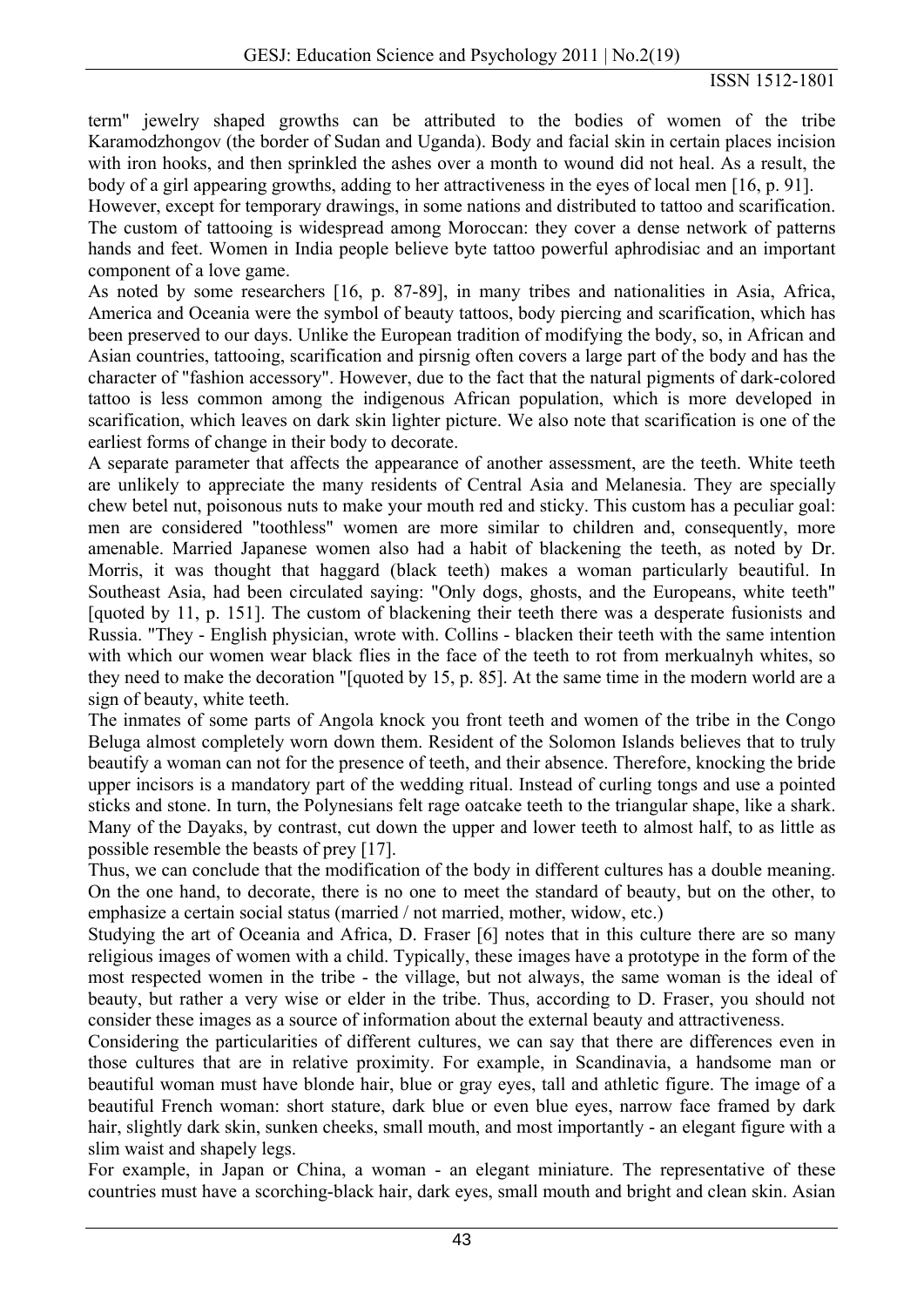women figure differs fragile, delicate lines and elegant generosity. A distinctive feature of Japanese and Chinese beauties is a small, doll-like stem and narrow palm, elongated, almond-shaped eyes.

In the tenth century in China was laid the beginning of the custom-binding women's feet. "Institute" foot-binding "is seen as a necessary and beautiful and practiced for nearly ten centuries" [5, C. 11].

In some European and Muslim cultures as an attribute of female attractiveness are considered long hair, and although in Muslim countries they are hidden under the veil naprime, however, that hair is one of the attributes of evaluation of beauty. Especially, as the M. Butovskaya, thick, luxuriant hair is especially prized in Japanese, Chinese, Mongols, Taek. And in some African cultures - to shave the hair taken [2, C. 378].

The inhabitants of the Kingdom of Tonga - the main criterion of beauty are a woman of completeness. Tongan women seeking to marry can not count on the attention of fans, if you weigh less than 130 kg. At the same time in Europe, as we noted above, there were periods of history where the degree was worth boshes thinness and obesity, but was not mentioned as being overweight, and often expressed in a range of medical standards.

It should be noted that the very desire for beauty, improve your appearance is quite natural for a woman. However, sometimes it becomes clear reasonable limits. For example, some Japanese women, in order to make himself more "European" look, do surgery on the eyelids. In recent years practiced a kind of "improvement" in the bust associated with the introduction of the mammary glands of inorganic plastics. To give elegant narrow feet, the most zealous ladies are even little fingers to remove the legs surgically. Completeness and thinness are also associated with beauty, however, depending on the region - is treated differently beauty and health. If in modern Europe and America [17, p. 92] synonymous with beauty is thinness, then, some Polynesian peoples of the leaders had to be very complete, and especially for the fattened. Caring mother of the tribe of Tuaregs, who live in the Sahara, forcibly fed their daughters, since completeness in this country is associated with fertility. If a girl when you lean forward on your stomach will be less than 12 folds of fat, it will be ugly and have little chance of marriage. Approximately the same ratio to the female body can be seen in the Middle East, which leads to the conclusion that in these cultures is a sign of the fullness of beauty and health. It is interesting to note that this trend has continued in the modern world. A team of American scientists [14] compared the representation of the beauty of South Africa (the Zulus) and UK (European) and revealed stable differences. So in the UK are overweight - is associated with the disease and as a result, people with obesity as unattractive, while in South Africa, by contrast, are called beautiful women with obesity (weight is calculated in accordance with the indicators WHO). In his paper N. Colabanchi and colleagues [3] found that the Caucasoid Adolescent girls, who were assessed as more beautiful, showed a much greater concern about weight than those who were rated as less than beautiful. Attractiveness did not affect the care of the weight of African-American or Spanish women.

It should be noted that in most cases the ethnic beauty standards are passed down from generation to generation and preserved. A number of researchers [13, 16, 17] have noted that modern views of the beautiful people have a number of differences among African-Americans, Caucasian people, Asians and "Latino". However, despite the differences in these views, in todays globalize world, it may be noted blurring of these distinctions, which gradually leveled out and disappear. The stereotype of the beauty of the modern world meets the standards presented in the advertising and media models and actresses with the graceful, sometimes even excessively, figures, although the predicted fashion, this option is not sustainable and can most likely change over the next decade. However, despite this variety of representations of external beauty, we can note that for women of any country and the terrain is to attract the opposite sex for the sake of the women are not only beautify themselves, but endure a painful procedure.

Thus, we can draw the following conclusions:

Representations of the beautiful appearance, the body formed in the ethno-cultural communities, determine the choice of a practical physical beauty. Ethnic notions of beauty and their corresponding bodily practices passed down from generation to generation.